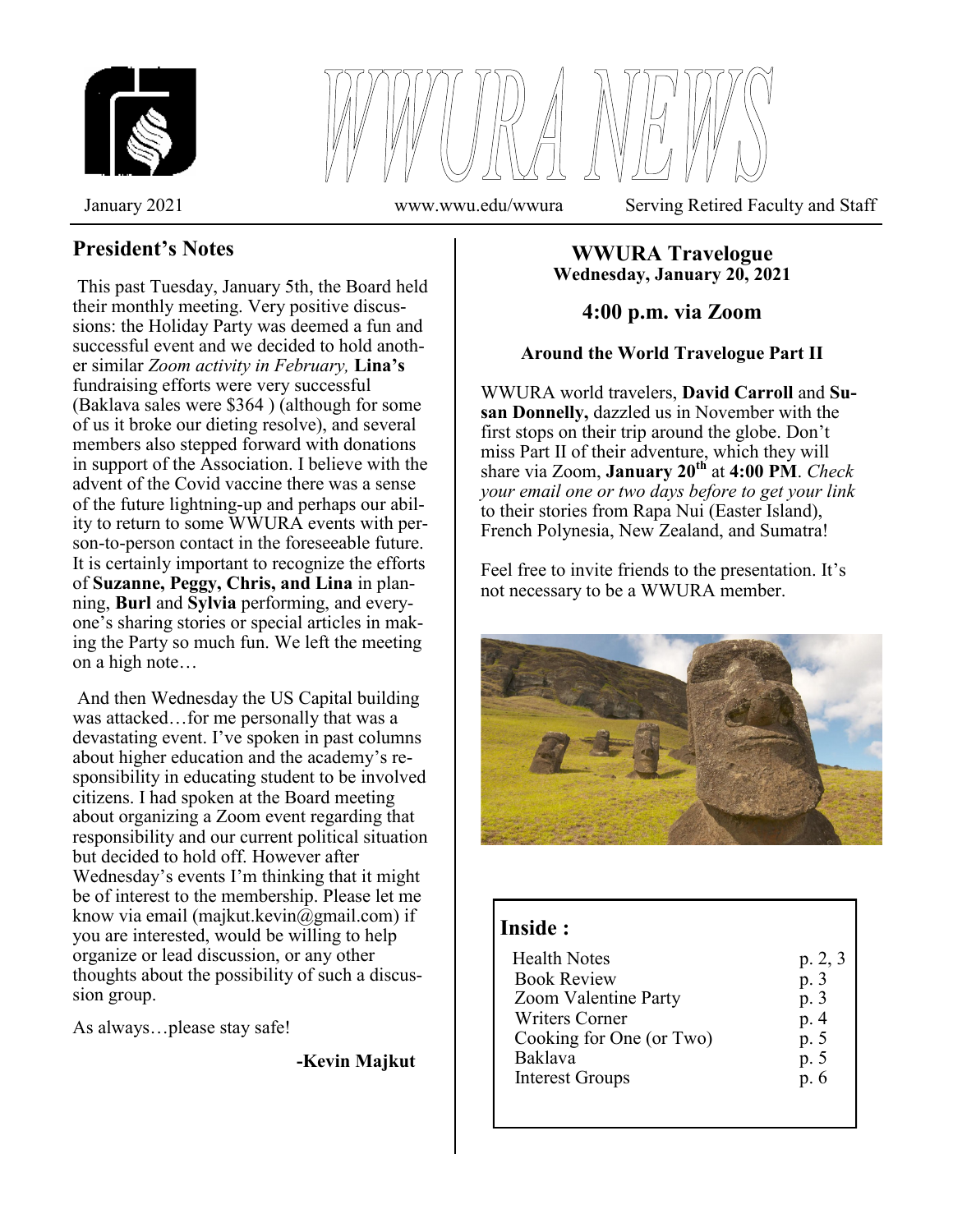#### **January 2021 Health Notes by Evelyn Ames** *Look for the Silver Lining During Pandemic "When in Doubt, Have a Nice Cup of Tea" Julie Andrews*

Finding the silver lining in what has been a stressful, exhaustive year is important to everyone's overall health and well-being. Finding meaning and connection and reconnection with friends, relatives, and colleagues through virtual gatherings has helped maintain our overall wellness. This reconnection will more than likely outlast this pandemic. As predictions go, another pandemic may occur within in the next few years. Who knows? But recall a well-known song, "accentuate the positive and eliminate the negative"!

Halbert L. Dunn, in describing "High Level Wellness," said a person finds ways to function at a high potential within an ever-changing environment. Acknowledging that physical deterioration does occur, Dunn focused attention on factors other than physical mobility and capacity in relation to older adults and their capacity to achieve or not achieve high level-wellness. He firmly believed that "the state of being dynamically well involves the exploration and participation by the individual in the fascinating and ever-changing panorama of life itself". (Check November 2009 Health Notes for expanded explanation of *High Level Wellness*.) The following list of personal activities and suggested activities is shared by our WWURA friends about their behaviors for enhancing their well-being during this period of isolation. Thanks to all who sent their thoughts.

- -My New Year's resolution is to do more yoga and less TV watching. The Bellingham Senior Activity Center has an excellent class.
- -There is one element that has been effective for me and that is keeping busy with projects, things to do, things that have deadlines, and those that are important to me. Knitting while watching TV keeps hands and mind busy!
- -For physical health, two Nordic concepts, friluftsliv and hygge, are important. Lots has been written about their importance (including an article in the 12-27-20 NYTimes). Friluftsliv is the concept of spending time outdoors regardless of the weather. Hygge connotes warmth and coziness. An example would be enjoying a mug of glühwein/glögg/warm cider while enjoying a fire in the fireplace after coming in from a walk in the rain or snow. Hygge could be good for mental health, too.
- -Multitasking in the evenings while watching/listening to whatever is on TV.
- -Catching up on answering emails, browsing through magazines (they do pile up), and re-gluing photos into trip albums.
- -It is a time of introspection, to think about life and all that I have to be grateful for. It is also a time for spiritual study which grounds me in my life. Staying active as a volunteer keeps me busy and connected with friends.
- -Reaching out to friends occasionally by phone to see how they are coping. This is my way of checking in on them and making sure they are all right. Occasionally sending an e-mail with a photo of birds, sunsets, and other pictures of our beautiful landscapes.
- -Retaining membership in the YMCA. The silver sneaker exercise classes are on Zoom but that works (better than no classes). It is worth every penny of my membership fee. The people who teach the classes are fun and very positive. 10:00 each morning for 45 minutes - doable.
- -Enjoying lots of chuckles when friends relay humorous e-mails. Friends and laughs are very important!
- -Began following the national baking trend and baked several loaves of bread before deciding it wasn't doing much for either my mood or the fit of my jeans. Have substituted jigsaw puzzles, listening to music or podcasts while trying to find the right shapes seems to be a mood enhancing choice.
- -One hitch in my activity was a very painful shoulder/neck. Recalled my previous use of a ball in a bag to massage muscles and ligaments against the wall (smooth surface works well). **"Say goodbye to the year 2020. Have fun and have a ball."**
- -During this pandemic we have been fortunate to use FaceTime to have wonderful Game Nights several times a week with our family and discuss daily activities. Zoom helped us connect with friends and organize our day with YMCA Sliver Sneakers classes, WWURA travelogues, ALL history discussion group, and the City Club. We wear masks and keep a social distance while walking with our friends.
- -As days shortened and I was more in the dark, I lit candles, turned on more mood lights, inside and out, played CD's, enjoyed sunrises, sunsets and moons. Sometimes just sat!
- -Became an unlikely Zoom "guru" in the last few months, allowing me to connect with family all over the world and "meeting" cousins for the first time. "Zooming" allowed me to stay connected with friends. Cooking (new recipes and trying some of Suzanne's printed in the WWURA Newsletter), reading and walking kept spirits up. "It is better to light a candle than curse the darkness" The light will soon

*(- cont'd on page 3*)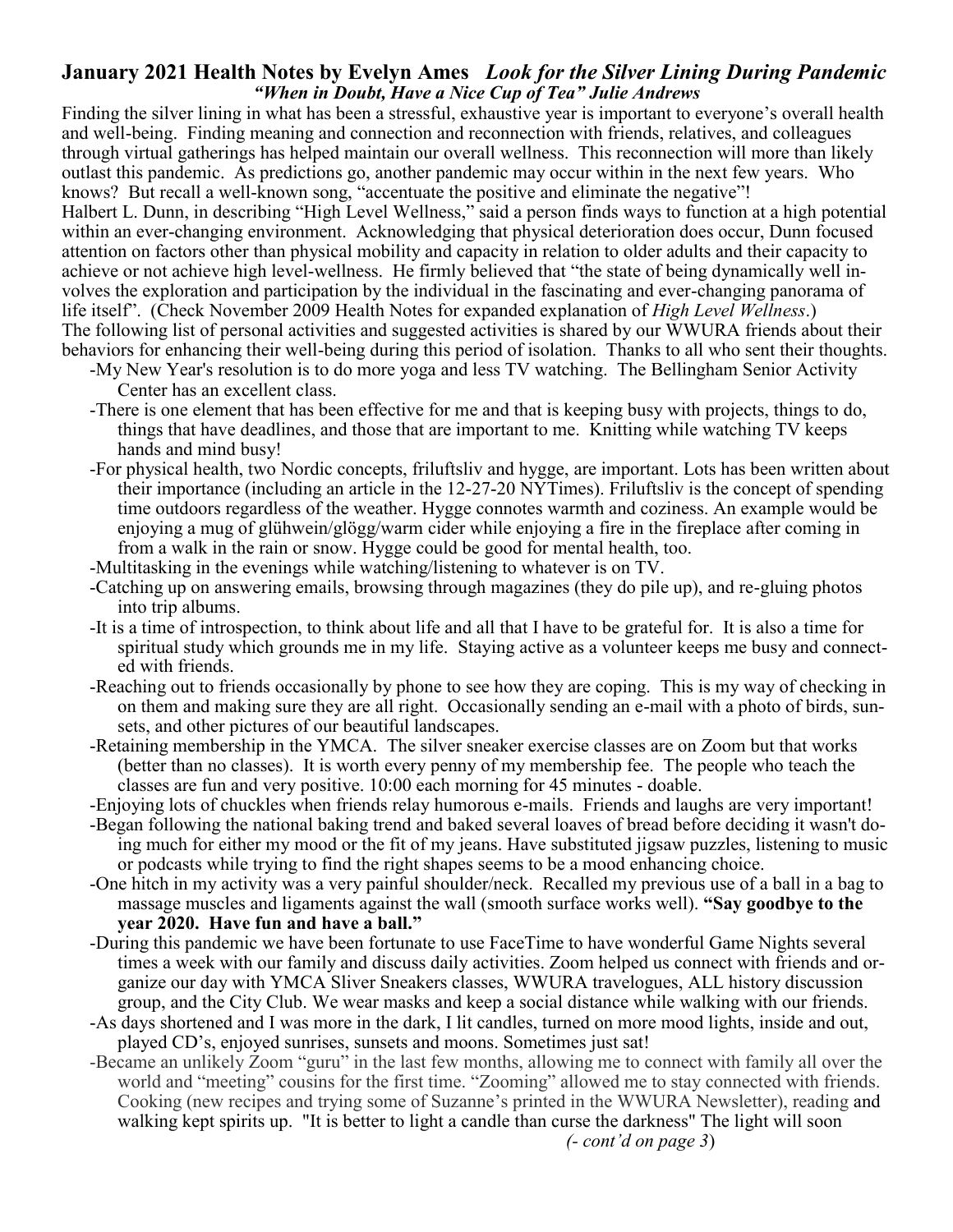## **Health Notes,** cont'd

-Appreciating stillness: "It's about making ourselves still in the face of uncertainty. It's about closing our eyes and opening ourselves to the flickering moment and all that actually surrounds us—the good, the bad, the unknown. It's about sifting it through the net of our undivided attention and honing our sense of what's beautiful and true and lasting in this world."

In 370 B.C., Hippocrates alluded to wellness when he stated the following: *"All parts of the body which have a function, if used in moderation and exercised in labors to which each is accustomed, become healthy and well developed and age slowly. But if unused and left idle, they become liable to disease, defective in growth and age quickly."*

## **Book Review**

*Caste: The Origins of Our Discontents***, by Isabel Wilkerson (2020, Random House)**

You probably have heard of this book, and if you remember reading James Baldwin's *The Fire Next Time* or Ta-Nehisi Coates' *Between the World and Me*, you may feel that you already understand how African Americans experience living in our country and how racism poisons white culture as much as Black. But *Caste* has a somewhat different message.

In this book, Wilkerson compares the caste system of India and of Nazi Germany to the system in this country: she sees the position of African-Americans here as being similar to that of Jews in Hitler's Germany and of Dalits (formerly "untouchables") in India. She believes that our caste system underlies both white supremacy and racism in general, being a system that puts white European-Americans on top, African-Americans of whatever class and education on the bottom, and everybody else in the middle striving to be accepted as whites or near-whites. The characteristics of a caste system, she explains, are the belief that it's divinely or naturally ordained, the fact that status in it is inherited, that it requires marrying within one's caste, that it rests on ideas of purity and pollution and of inherent superiority and inferiority, that it includes an occupational hierarchy, and that it is enforced by terror, cruelty, and dehumanization. Wilkerson traces the development of these beliefs and practices throughout American history, relying on a considerable bibliography of secondary sources (she's a journalist, not an historian).

After setting forth the caste system in the first part of the book, Wilkerson turns to its effects on everyone's life today— our health, our education, our economy. For all of these, the caste system is costly to maintain. In a section called "Backlash" Wilkerson analyses the rise of far right hate groups in response to the Obama presidency and explains Trump's appeal to the many people who seemingly vote against their own interests in supporting him. These people, she argues, are voting to preserve their status as top caste, no matter how poor or uneducated (or well-off) they might be.

Some critics have argued that Wilkerson is wrong to think caste explains more than racism. In a sense the two are one, but looking at our society as a caste system gives one's understanding a valuable jolt. The book is fairly long (388 pages of text), but it is divided into many short chapters gathered into seven parts, so one doesn't get lost in it, and it's clearly written in unpretentious prose. No matter how familiar you are with the problems of minorities in our country, I think you will find new insights in this book, and a new framework for facts you already know.

**-Minda Rae Amiran**



Look for details about the **Zoom Valentine Party** in the February 2021 WWURA Newsletter . We'll look forward to seeing you!!!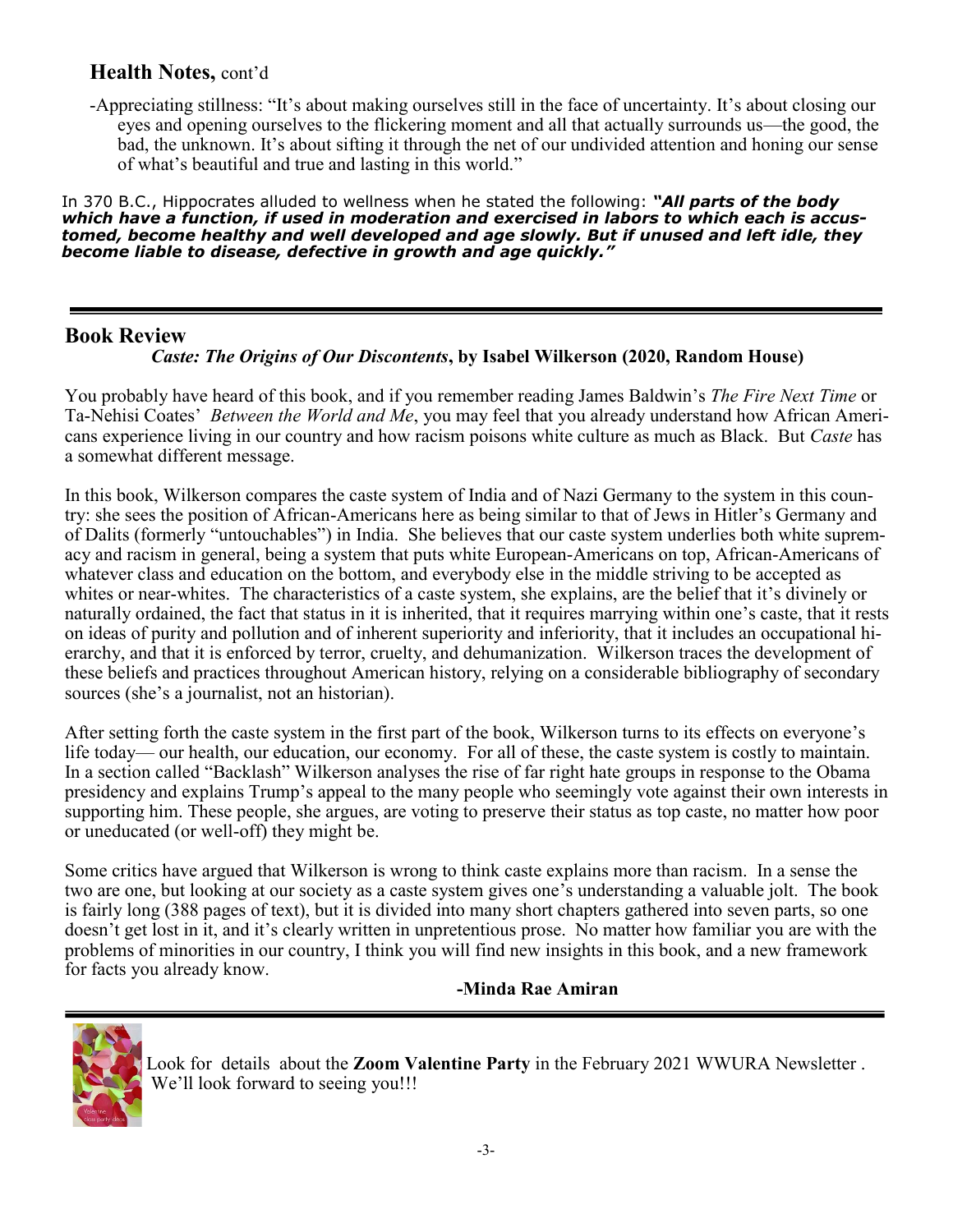## **Writers Group**

#### **Bomber Escort Cover, by Burl D. Harmon, November 17, 2020**

The other side of bombing Axis targets embraces the fighter escort planes. From May to October 1944, I flew 38 combat missions, protected by pursuit planes, the P38 twin-engine attack craft and later the P51 fighter planes, piloted by the intrepid  $332<sup>nd</sup>$  Black Squadron, Tuskegee Airmen.

For the first part of my Italian mission, the P38 flew cover for our bombardment groups. As we approached the target, we were constantly harassed by German aircraft. The escort cover had limited protection, though, hampered by lack of maneuverability, requiring a seven-mile circle to engage the enemy fighter planes.

About half way through my tour of duty, the Army Air Corp deemed the P38 fighter cover planes too slow, cumbersome and ineffective, replacing them with the sleeker, more agile P51, a single engine plane manned by one pilot. The situation changed dramatically once the Black Squadron daredevils began their dive-bombing and strafing missions against the German attack planes.

The all-black squadron served with distinction in World War II from May 1943 through June 1945. The fabled "Red Tail" presence in the 15<sup>th</sup> Air Force raised the morale of bomber crews, who often requested to be escorted by these fighter pilots. Without a doubt, I am alive today because of their heroic efforts.

My admiration for the Tuskegee airmen grew out of the realization that the Jim Crow laws, still extant during this period, had outlawed African Americans from becoming pilots. In 1941, fewer than 4,000 African Americans were serving in the military and only twelve African American had become officers. By 1945, more than 1.2 million African Americans were serving in uniform on the Home Front, in Europe and the Pacific, including thousands of African American women in the women's auxiliaries.

The National WWII Museum, located in New Orleans, honors the contributions of the Tuskegee airmen in World War II by highlighting some of their exceptional achievements. I will be forever awed by these intrepid pilots.

"The Tuskegee Airmen flew more than 15,000 sorties between May 1943 and June 1945 [and lost only 250 bombers]. Bomber crews often requested to be escorted by these "Red Tails," a nickname acquired from the painted tails of Tuskegee fighter plane, which were a distinctive deep red. Sixty-six Tuskegee Airmen died in combat, having the lowest loss records of any escort fighter group… In all, the Tuskegee Airmen earned eight purple hearts, fourteen Bronze Stars, three Distinguished Unit Citations, and 96 Distinguished Flying Crosses."

Despite the P51's excellent cover, our crew had a near-death experience with a group of Focke-Wulfs, who whizzed over our plane at speeds of up to 350 miles per hour. I paraphrase my navigator who reported what the waist gunners, who could see the action, told him about the destructive attack on the bomber just ahead of us.

"There's a bogey at 4 o'clock, and I've counted: four shoots out." What he left unsaid was that six didn't get out. I had the sinking feeling we must be next in line for buckling up our parachutes and launching into the air.

The crew never talked about the incident in an attempt to wipe it from our minds.



I still have a vivid memory of the thought of going to the back of the plane and bailing out. The recollection leaves me inwardly cringing at how close I came to plunging over German territory.

> Burl, at 20 years old, a P51 flight engineer



B24, Liberator Aircraft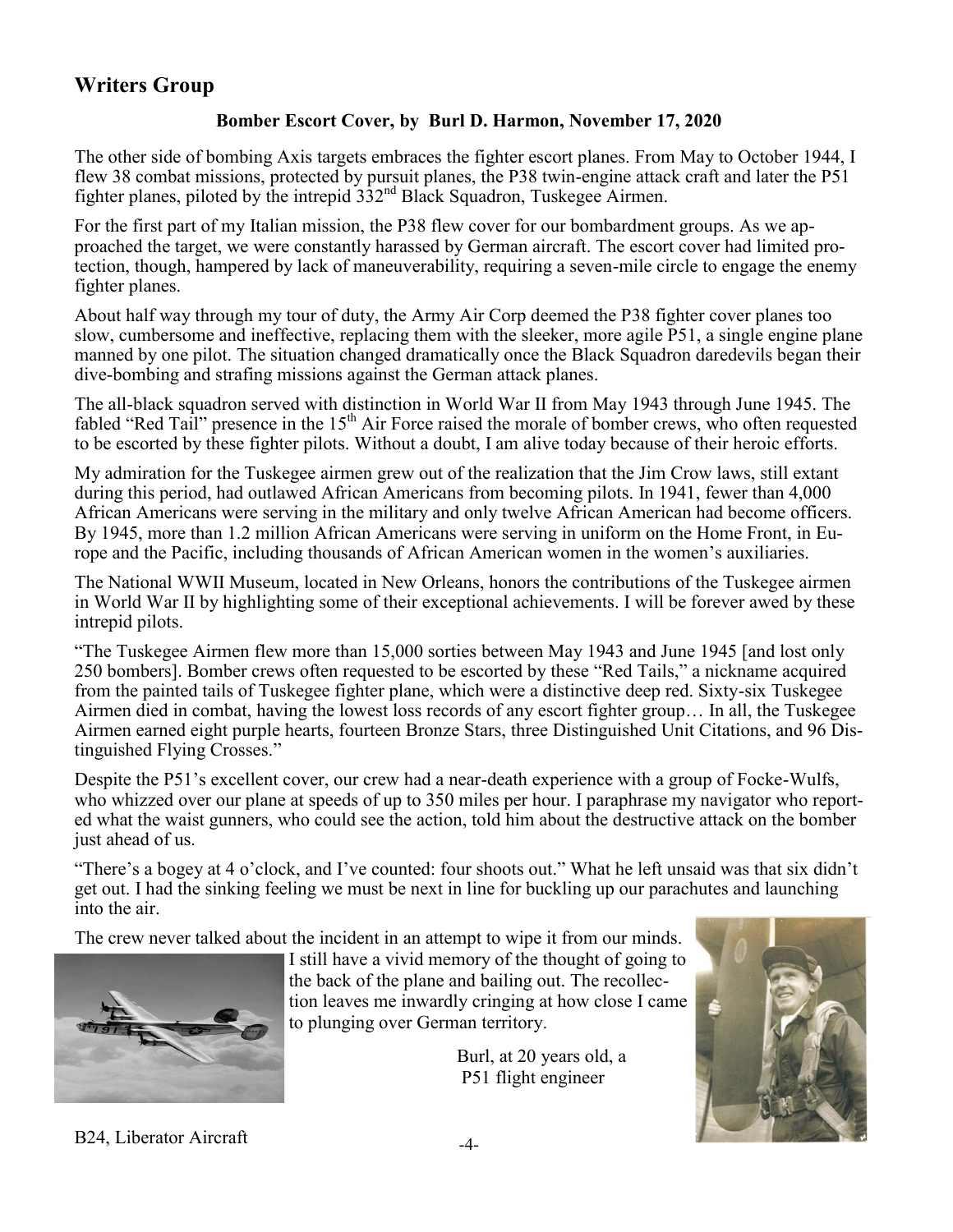# **Cooking for One (or Two) by Suzanne Krogh**

When WWURA member **Pat Clarke** was just four years old, her sweet face and blonde curls convinced her mother that she was a shoe-in to be the "next Shirley Temple". Conveniently, Pat's grandmother and great-grandmother lived in Los Angeles, with easy access to dance classes, elocution lessons, and Shirley Temple-style hair dressers. For an entire year, Pat began her days with her grandmother's curling iron and ended them with her great-grandmother's wonderful cooking.

Once the year ended, it was time for her big interview, and world-famous dancer Gene Kelley was assigned to see how Pat measured up. She remembers what he said: "So. Do you want to stay here in Hollywood and be in movies?"

And she remembers her answer: "No. I don't. I want to go home to Spokane. In less than a minute, an entire year of training and hair curling proved to be a waste of time as she was quickly ushered out. As far as Pat can recall, her great-grandmother's recipe for cooked apples was the one good thing to come from the experience. The recipe below is, she believes, the authentic, great-grandmaapproved version.

#### **Great-Grandma Martha's Apple Bake for One Ingredients**

1 medium apple 1 teaspoon cinnamon  $\frac{1}{2}$  teaspoon melted butter or oil of your choice 1 tablespoon raw oats  $\frac{1}{2}$  teaspoon artificial sweetener or sugar

#### **Instructions**

Preheat oven to 350 degrees. In a medium bowl, mix the cinnamon, oil, and oats. Peel the apple, cut it in thin slices, and mix with other ingredients. Arrange the slices in a pie pan and sprinkle with the sweetener. Cover the pan with foil. Bake about 20 minutes. Test with a fork. Apple slices are done when they are soft.

#### **Tips**

\*To retain more vitamins, don't peel the apple.

\*This is a good recipe for a toaster oven, but set the temperature at 325 degrees and check for doneness after 15 minutes.

## **Baklava**

Need a gift for someone special during the year**? Lina Zeine** has said that if anyone wants to give a gift of Baklava during the year, she will make her scrumptious Baklava and donate the revenue to WWURA.



You can order in increments of 1/2 dozen at \$2.00 a piece. A full tray contains 48 pieces  $=$  \$96.

You may call or email Lina to place an order and agree on a delivery time, then send a check made out to WWURA to Treasurer **Norm Lindquist** at 1819 Olympic Place, Bellingham, WA 98229.

**Lina:** 360-734-7408, lzeine@comcast.net